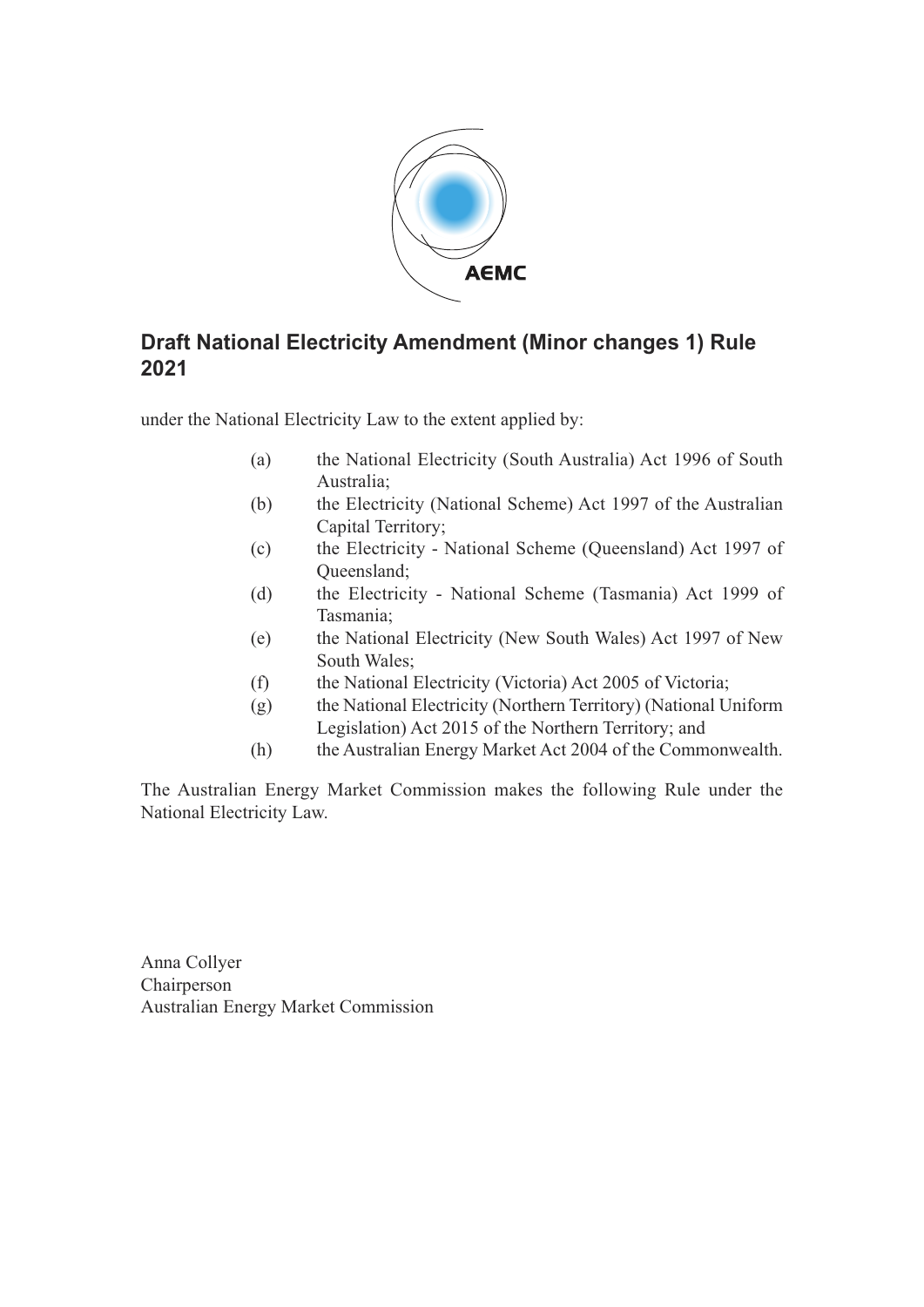#### **Draft National Electricity Amendment (Minor changes 1) Rule 2021**

## **1 Title of Rule**

This Rule is the *Draft National Electricity Amendment (Minor changes 1) Rule 2021.*

#### **2 Commencement**

This Rule commences operation on [22 April 2021].

# **3 Amendment to the National Electricity Rules**

<span id="page-1-0"></span>The National Electricity Rules are amended as set out in Schedule 1.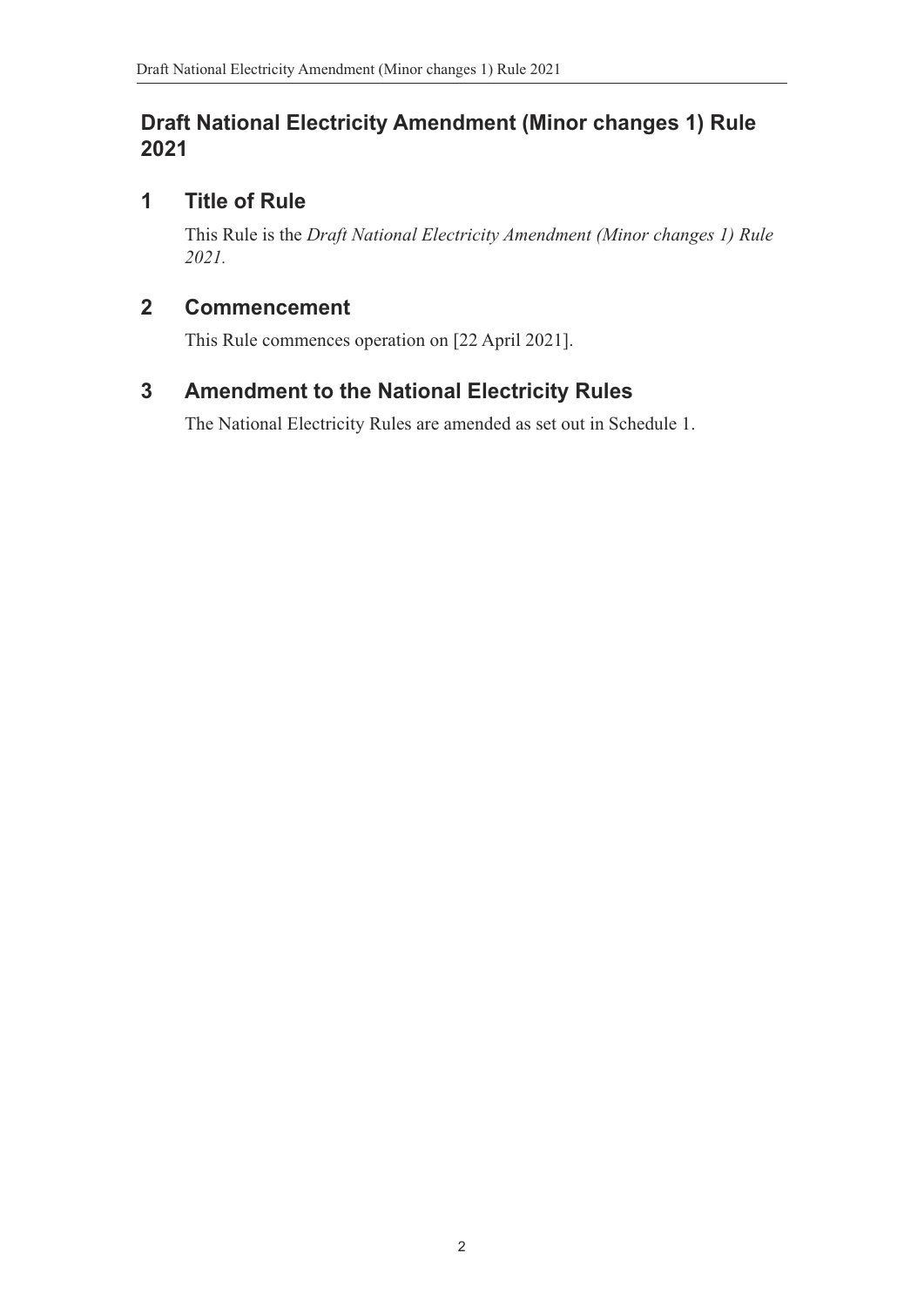#### **Schedule 1 Amendment to the National Electricity Rules**

(Clause 3)

#### **[1] Clause 2A.1.1 Definitions**

In clause 2A.1.1, in the definition "**applicant**", insert "." at the end of the s[entence.](#page-1-0)

#### **[2] Clause 3.11.9 Acquisition of system restart ancillary services by AEMO**

In clause 3.11.9(d), insert "." at the end of the sentence.

#### **[3] Clause 4A.A.1 Definitions**

In clause 4A.A.1, in the definition of "**Reliability Compliance Procedures and Guidelines**", omit "*National Electricity Law*" and substitute "*NEL*".

#### **[4] Clause 4A.A.2 Forecast reliability gap materiality**

In clause 4A.A.2, omit "*National Electricity Law*" and substitute "*NEL*".

#### **[5] Clause 4A.A.3 One-in-two year peak demand forecast**

In clause 4A.A.3, omit "*National Electricity Law*" and substitute "*NEL*".

#### **[6] Clause 4A.A.4 Peak demand**

In clause 4A.A.4(a), omit "*National Electricity Law*" and substitute "*NEL*".

#### **[7] Clause 4A.B.3 Supporting materials**

In clause 4A.B.3(b)(1), omit "Forecasting Best Practice Guidelines" and substitute "*Forecasting Best Practice Guidelines*".

#### **[8] Clause 4A.C.6 Corrections to a request**

In clause 4A.C.6(a), omit "*National Electricity Law*" and substitute "*NEL*".

#### **[9] Clause 4A.E.2 Net contract position**

In clause 4A.E.2 in the **Note**, omit "National Electricity Law" and substitute "*NEL*".

#### **[10] Clause 5.10.2 Definitions**

In clause 5.10.2, in the definition of "**potential credible option**", omit "RIT-D proponent" and "RIT-T proponent" and substitute "*RIT-D proponent*" and "*RIT-T proponent*", respectively.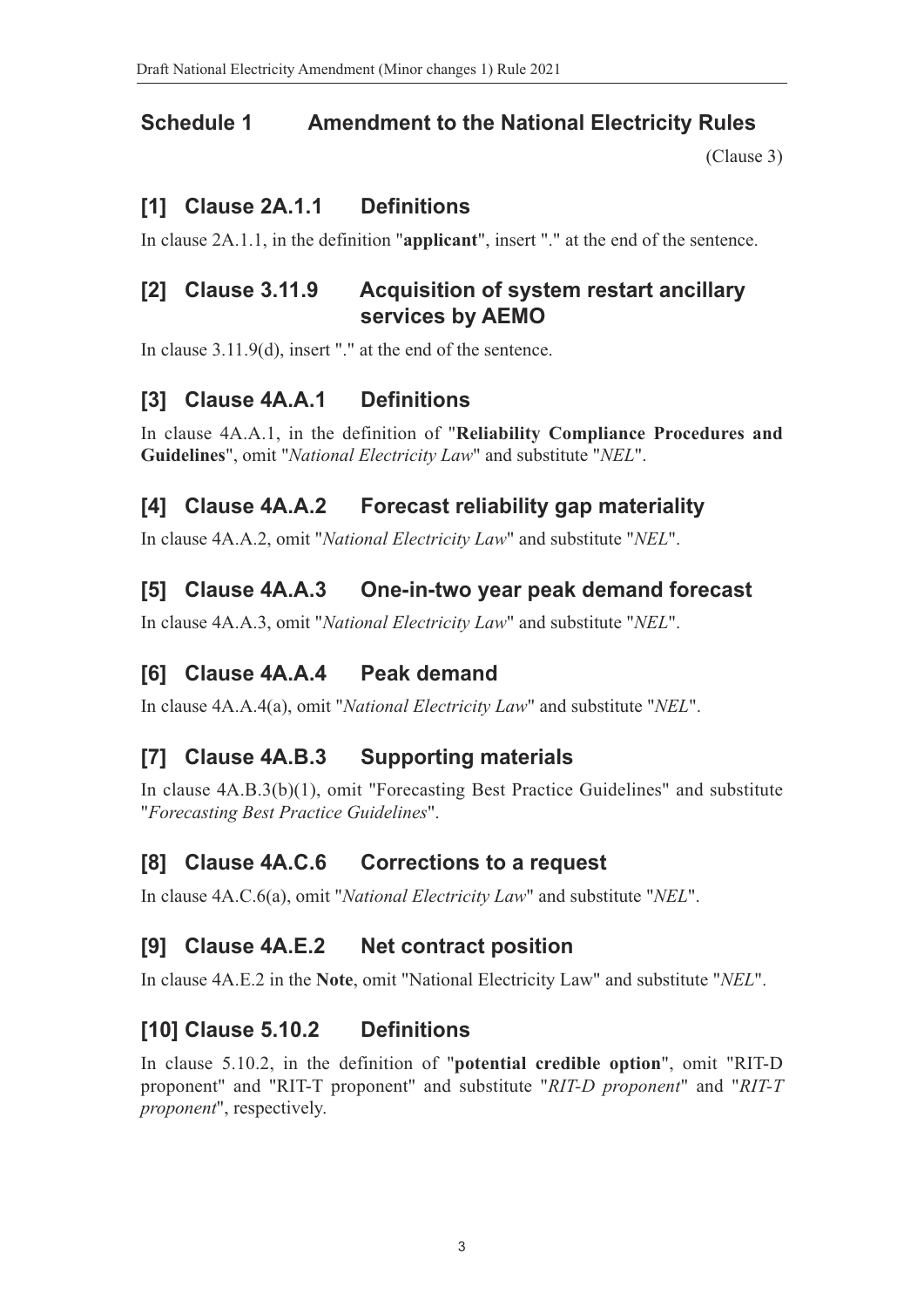# **[11] Clause 5.10.2 Definitions**

In clause 5.10.2, in the definition of "**potential transmission project**", omit "cost threshold determination" and substitute "*cost threshold determination*".

# **[12] Clause 5.13.1 Distribution annual planning review**

In clause 5.13.1(d)(1)(ii), omit "zone substations" and substitute "*zone substations*".

# **[13] Clause 5.13.3 Distribution system limitation template**

In clause 5.13.3(b), omit all references to "system limitations" and substitute "*system limitations*".

# **[14] Clause 5.13.3 Distribution system limitation template**

In clause 5.13.3(c)(1)(iii), omit "system limitation" and substitute "*system limitation*".

# **[15] Rule 5.13A Distribution zone substation information**

In rule 5.13A(b), omit "zone substation" and substitute "*zone substation*".

# **[16] Rule 5.13A Distribution zone substation information**

In rule 5.13A(b)(1), omit "zone substation" and substitute "*zone substation*".

### **[17] Rule 5.13A Distribution zone substation information**

In rule 5.13A(b)(2), omit "zone substation" and substitute "*zone substation*".

# **[18] Rule 5.13A Distribution zone substation information**

In rule 5.13A(b)(3), omit "zone substation" and substitute "*zone substation*".

# **[19] Rule 5.13A Distribution zone substation information**

In rule 5.13A(b)(5), omit "zone substation" and substitute "*zone substation*".

# **[20] Rule 5.13A Distribution zone substation information**

In clause 5.13A(g), omit "zone substation" and substitute "*zone substation*".

### **[21] Clause 5.15.3 Review of costs thresholds**

In clause 5.15.3(a), in the "**Note**", omit "cost thresholds" and substitute "*cost thresholds*".

# **[22] Clause 5.15.3 Review of costs thresholds**

In clause 5.15.3(f), omit the second ":".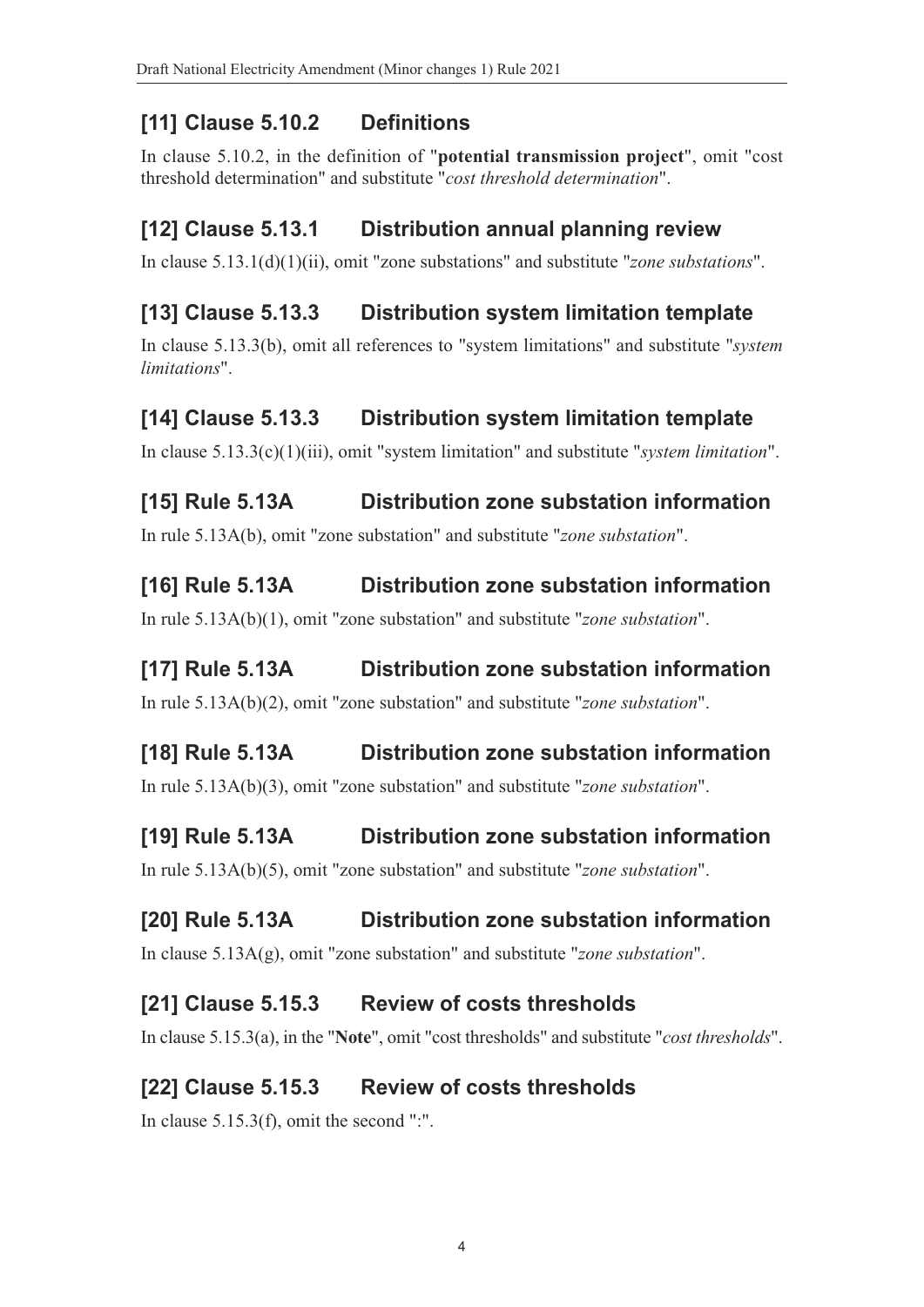# **[23] Clause 5.15.3 Review of costs thresholds**

In clause 5.15.3(j), omit "cost thresholds" and substitute "*cost thresholds*".

#### **[24] Clause 5.15A.2 Principles for RIT-T projects which are not actionable ISP projects**

In clause 5.15A.2(b)(5), omit "*RIT-T proponent*'s" and substitute "*RIT-T proponent's*".

### **[25] Clause 5.15A.2 Principles for RIT-T projects which are not actionable ISP projects**

In clause 5.15A.2(b)(10)(iii), omit "RIT-T project" and substitute "*RIT-T project*".

# **[26] Clause 5.15A.2 Principles for RIT-T projects which are not actionable ISP projects**

In clause 5.15A.2(b)(12), omit "credible option" and substitute "*credible option*".

# **[27] Clause 5.15A.3 Principles for actionable ISP projects**

In clause 5.15A.3(b)(7)(iii)(A), omit "ISP candidate options" and substitute "*ISP candidate options*".

# **[28] Clause 5.15A.3 Principles for actionable ISP projects**

In clause 5.15A.3(b)(7)(iii)(C), omit "credible options" and substitute "*credible options*".

# **[29] Clause 5.15A.3 Principles for actionable ISP projects**

In clause 5.15A.3(b)(7)(iv), omit each reference to "ISP parameter" and substitute "*ISP parameter*".

#### **[30] Clause 5.16.2 Regulatory investment test for transmission application guidelines**

In clause 5.16.2(a), omit "(the regulatory investment test for transmission application guidelines)" and substitute "(the "**regulatory investment test for transmission application guidelines**")".

# **[31] Clause 5.16.2 Regulatory investment test for transmission application guidelines**

In clause 5.16.2(b), omit "regulatory investment test for transmission application guidelines" and substitute "*regulatory investment test for transmission application guidelines*".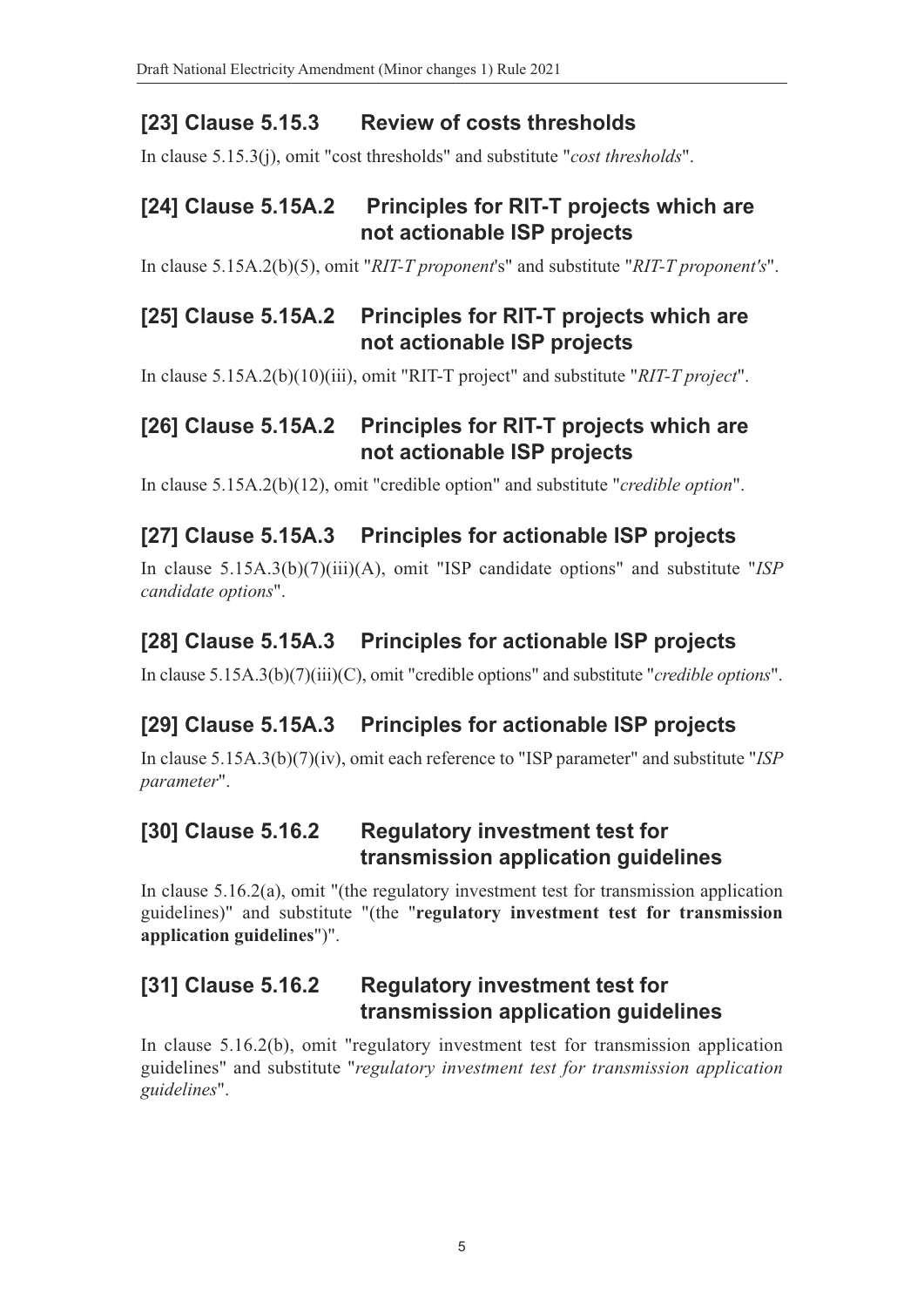#### **[32] Clause 5.16.2 Regulatory investment test for transmission application guidelines**

In clause 5.16.2(c), omit "regulatory investment test for transmission application guidelines" and substitute "*regulatory investment test for transmission application guidelines*".

#### **[33] Clause 5.16.2 Regulatory investment test for transmission application guidelines**

In clause 5.16.2(d), omit "regulatory investment test for transmission application guidelines" and substitute "*regulatory investment test for transmission application guidelines*".

#### **[34] Clause 5.16.2 Regulatory investment test for transmission application guidelines**

In clause 5.16.2(e), omit "regulatory investment test for transmission application guidelines" and substitute "*regulatory investment test for transmission application guidelines*".

#### **[35] Clause 5.16.2 Regulatory investment test for transmission application guidelines**

In clause 5.16.2(f), omit "regulatory investment test for transmission application guidelines" and substitute "*regulatory investment test for transmission application guidelines*".

### **[36] Clause 5.16.2 Regulatory investment test for transmission application guidelines**

In clause 5.16.2(g), omit "regulatory investment test for transmission application guidelines" and substitute "*regulatory investment test for transmission application guidelines*".

#### **[37] Clause 5.16.4 Regulatory investment test for transmission procedures**

In clause 5.16.4(v)(2), omit "*RIT-T proponent*'s" and substitute "*RIT-T proponent's*".

#### **[38] Clause 5.16A.4 Regulatory investment test for transmission procedures**

In clause 5.16A.4(d)(6), omit "ISP parameters" and substitute "*ISP parameters*".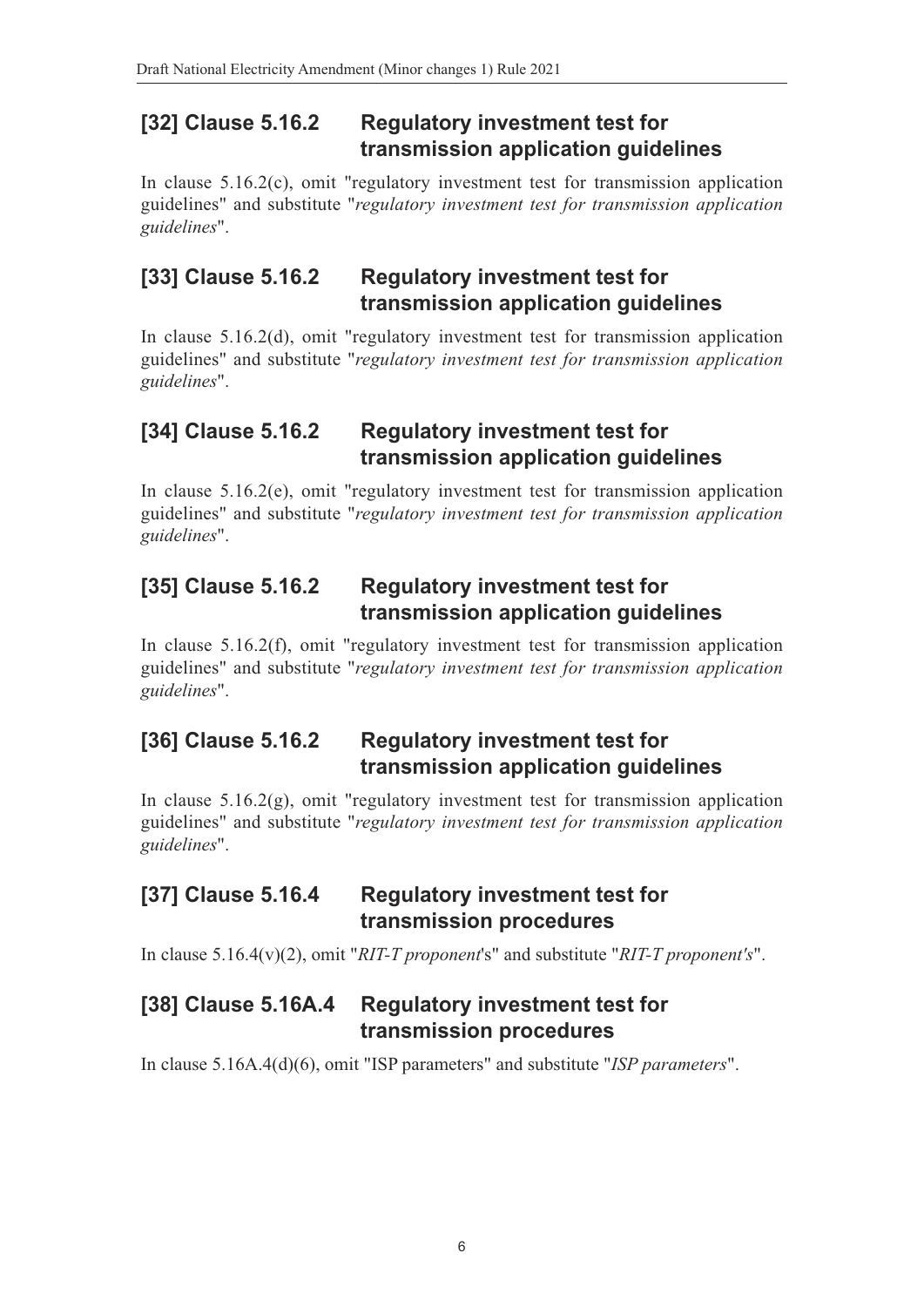#### **[39] Clause 5.16A.4 Regulatory investment test for transmission procedures**

 In clause 5.16A.4(d)(8), omit "preferred option" and "RIT-T proponent" and substitute "*preferred option*" and "*RIT-T proponent*", respectively.

### **[40] Clause 5.16A.4 Regulatory investment test for transmission procedures**

In clause 5.16A.4(j)(2), omit "*RIT-T proponent*'s" and substitute "*RIT-T proponent's*".

#### **[41] Clause 5.16A.4 Regulatory investment test for transmission procedures**

In clause 5.16A.4(n)(2)(i), omit "RIT-T proponent" and substitute "*RIT-T proponent*".

### **[42] Rule 5.16B Disputes in relation to application of regulatory investment test for transmission**

In rule 5.16B(a), omit "project assessment conclusions report" and substitute "*project assessment conclusions report*".

### **[43] Rule 5.16B Disputes in relation to application of regulatory investment test for transmission**

In rule 5.16B(d)(3)(ii), omit "RIT-T proponent" and substitute "*RIT-T proponent*".

# **[44] Clause 5.17.1 Principles**

In clause 5.17.1(c)(4)(vi), omit "*NEM* ;" and substitute "*NEM*;".

### **[45] Clause 5.17.3 Projects subject to the regulatory investment test for distribution**

In clause 5.17.3(a)(5), omit "RIT-D project" and substitute "*RIT-D project*".

### **[46] Clause 5.17.4 Regulatory investment test for distribution procedures**

In clause 5.17.4(r)(1)(ii), omit "*RIT-D proponent*'s" and substitute "*RIT-D proponent's*".

# **[47] Clause 5.18B.2 Register of completed embedded generation projects**

In clause 5.18B.2(c)(2), omit each reference to "DAPR date" and substitute "*DAPR date*".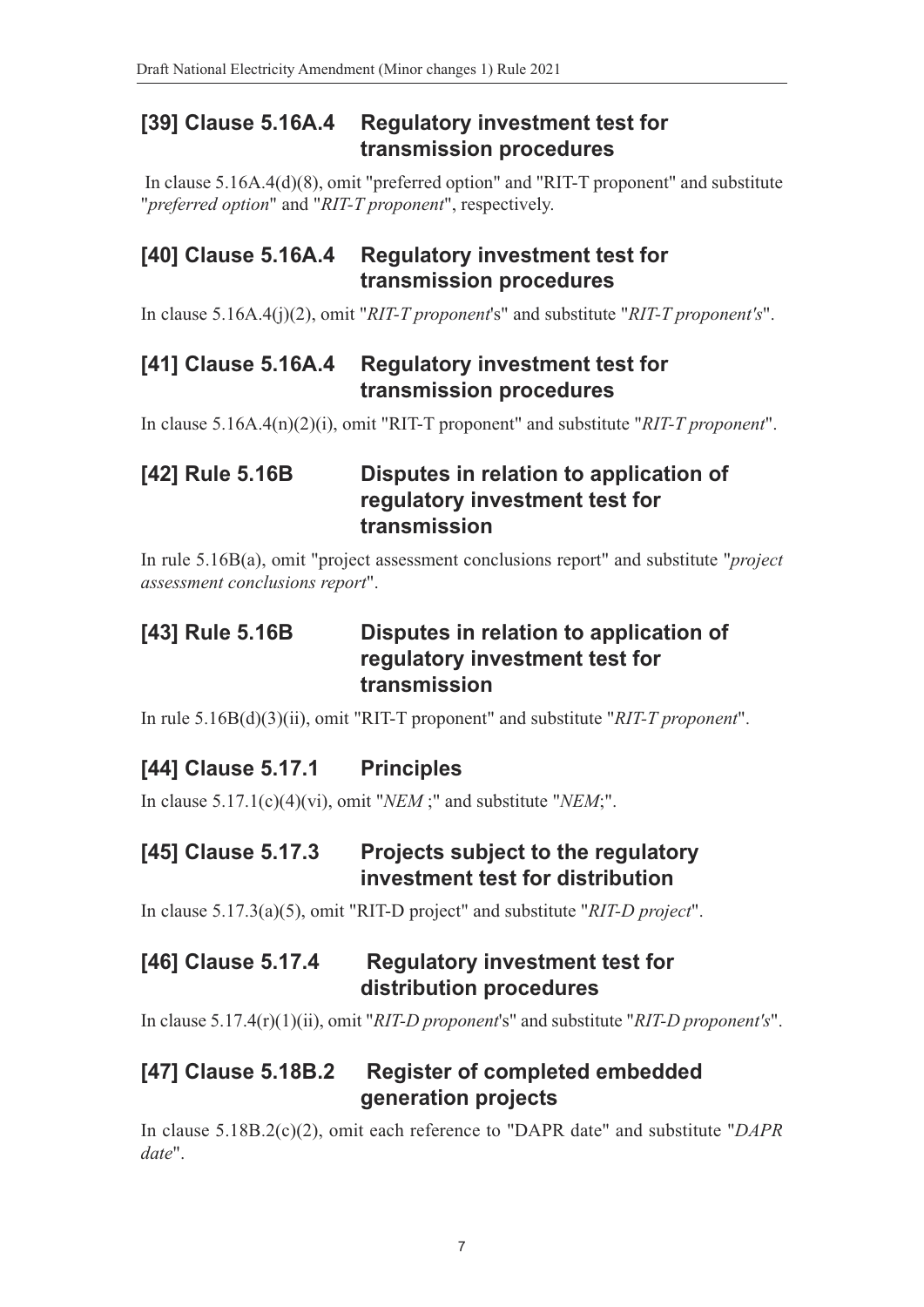# **[48] Clause 5.22.6 Content of Integrated System Plan**

In clause 5.22.6(a)(2), omit each reference to "development path" and substitute "*development path*".

## **[49] Clause 5.22.14 Final Integrated System Plan**

In clause 5.22.14(c)(4), omit "*National Electricity Law*" and substitute "*NEL*".

# **[50] Clause S5.2.5.13 Voltage and reactive power control**

In clause S5.2.5.13(b)(3)(vi)(A), omit "static excitation system" and substitute "*static excitation system*".

# **[51] Clause S5.2.5.13 Voltage and reactive power control**

In clause S5.2.5.13(b)(3)(viii)(A), omit "static excitation system" and substitute "*static excitation system*".

# **[52] Clause S5.3a.8 Reactive power capability**

In clause S5.3a.8, omit "reactive support" and substitute "*reactive power*".

# **[53] Schedule 5.8 Distribution Annual Planning Report**

In Schedule 5.8, item (b)(2)(i), omit "transmission-distribution connection points" and substitute "*transmission-distribution connection points*".

# **[54] Schedule 5.8 Distribution Annual Planning Report**

In Schedule 5.8, item (b)(3), omit "transmission-distribution connection points" and substitute "*transmission-distribution connection points*".

# **[55] Schedule 5.8 Distribution Annual Planning Report**

In Schedule 5.8, item (c)(3), omit "transmission-distribution connection points" and substitute "*transmission-distribution connection points*".

# **[56] Schedule 5.8 Distribution Annual Planning Report**

In Schedule 5.8(b)(2)(iii), omit "zone substations" and substitute "*zone substations*".

# **[57] Schedule 5.8 Distribution Annual Planning Report**

In Schedule 5.8(b)(3), omit "zone substations", "zone substation", "transmissiondistribution connection points" and "transmission-distribution connection point" and substitute "*zone substations*", "*zone substation*", "*transmission-distribution connection points*" and "*transmission-distribution connection point*", respectively.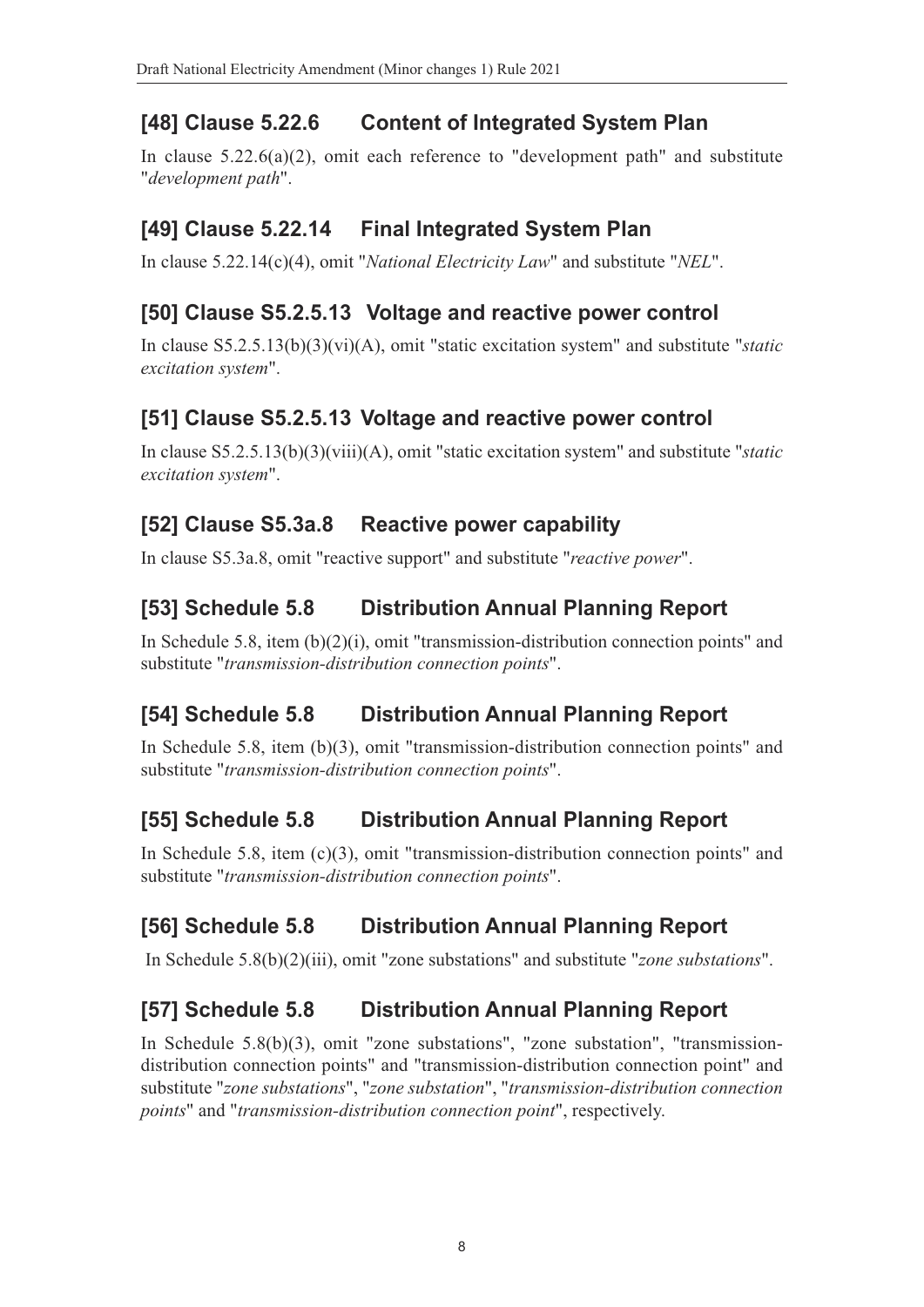# **[58] Schedule 5.8 Distribution Annual Planning Report**

In Schedule 5.8, item (b1)(4), omit "de-rate" and substitute "*de-rate*".

# **[59] Schedule 5.8 Distribution Annual Planning Report**

In Schedule 5.8(c), omit "zone substations" and "system limitations" and substitute "*zone substations*" and "*system limitations*", respectively.

# **[60] Schedule 5.8 Distribution Annual Planning Report**

In Schedule 5.8(c)(3), omit "system limitation" and "transmission-distribution connection points" and substitute "*system limitation*" and "*transmission-distribution connection points*", respectively.

# **[61] Schedule 5.8 Distribution Annual Planning Report**

In Schedule 5.8(k)(2), omit "system limitations" and substitute "*system limitations*".

# **[62] Schedule 5.8 Distribution Annual Planning Report**

In Schedule 5.8(n)(1), omit "zone substations" and substitute "*zone substations*".

# **[63] Schedule 5.8 Distribution Annual Planning Report**

In Schedule 5.8(n)(2), omit "*primary distribution feeder*s" and substitute "*primary distribution feeders*".

#### **[64] Schedule 5.9 Demand side engagement document (clause 5.13.1(h))**

 In Schedule 5.9, item (d), omit "non-network provider" and substitute "*non-network provider*".

#### **[65] Schedule 5.9 Demand side engagement document (clause 5.13.1(h))**

In Schedule 5.9(n), omit "demand side engagement register" and substitute "*demand side engagement register*".

# **[66] Clause 6B.A1.2 Definitions**

In clause 6B.A1.2, omit "*customer connection service*" and substitute "**customer connection service**".

# **[67] Clause 6B.A1.2 Definitions**

In clause 6B.A1.2, omit "*date of issue*" and substitute "**date of issue**".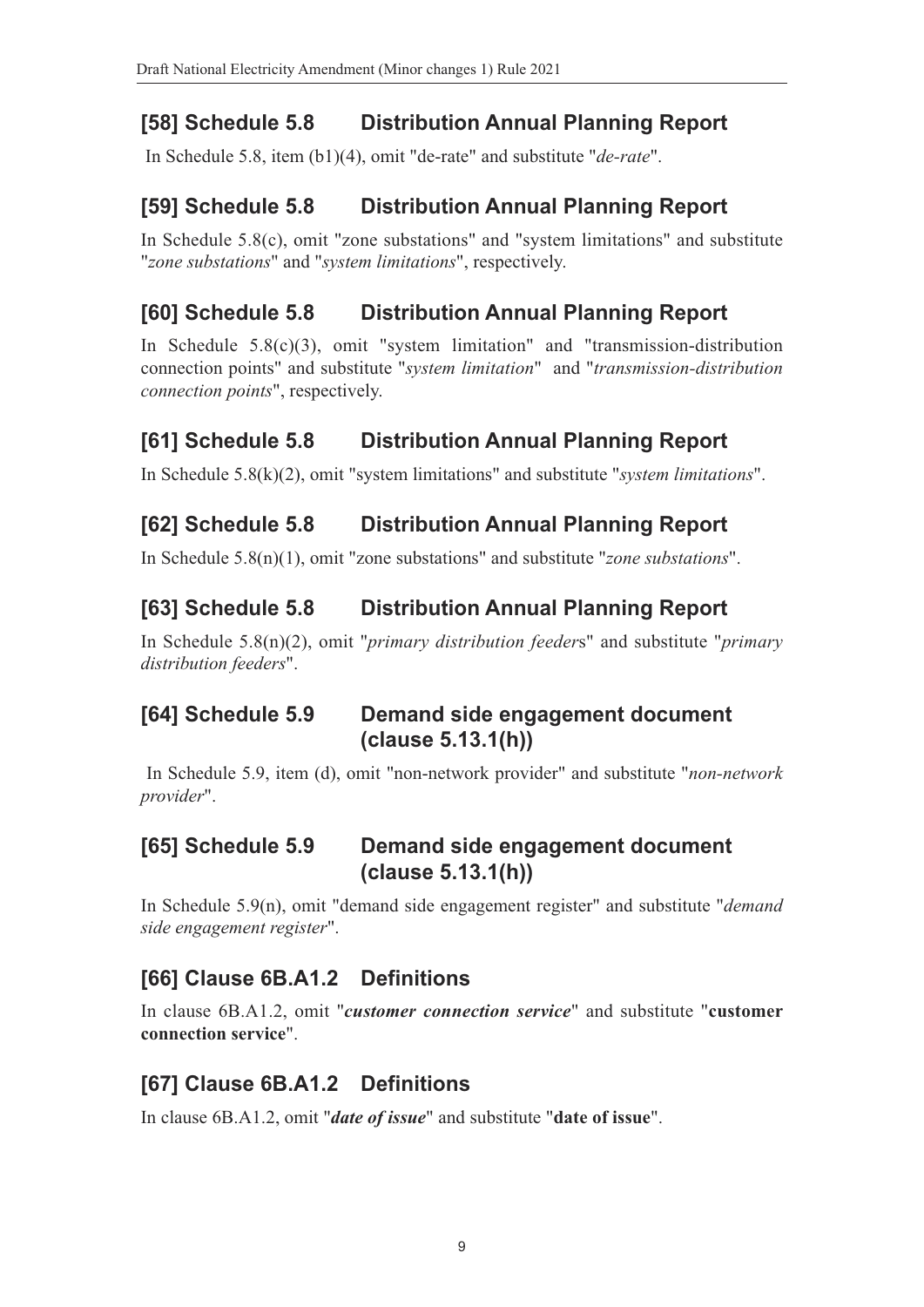### **[68] Clause 6B.A1.2 Definitions**

In clause 6B.A1.2, omit "*default rate*" and substitute "**default rate**".

#### **[69] Clause 6B.A1.2 Definitions**

In clause 6B.A1.2, omit "*due date for payment*" and substitute "**due date for payment**".

## **[70] Clause 6B.A1.2 Definitions**

In clause 6B.A1.2, omit "*network charges*" and substitute "**network charges**".

#### **[71] Clause 6B.A1.2 Definitions**

In clause 6B.A1.2, omit "*retail billing period*" and substitute "**retail billing period**".

### **[72] Clause 6B.A1.2 Definitions**

In clause 6B.A1.2, omit "*shared customer*" and substitute "**shared customer**".

### **[73] Clause 6B.A1.2 Definitions**

In clause 6B.A1.2, omit "*statement of charges*" and substitute "**statement of charges**".

#### **[74] Clause 9.3.1 General Definitions**

Omit the table in clause 9.3.1(2) and substitute:

**Counterparties** in relation to each Smelter Agreement, means as applicable Portland Smelter Services Pty Ltd, Alcoa of Australia Limited (ACN 004 879 298) or any other party to that Smelter Agreement (other than SEC).

**CPI** means the Consumer Price Index: All Groups Index Number Melbourne compiled by the Australian Bureau of Statistics.

**distribution licence** means a *licence* to distribute and supply electricity.

**Distributor** means a person who holds a distribution *licence*.

**EI Act** means *Electricity Industry Act 2000* (Vic).

**EI (RP) Act** means *Electricity Industry (Residual Provisions) Act 1993* (Vic).

**ESC** means the Essential Services Commission established under section 7 of the *ESC Act*.

**ESC Act** means the *Essential Services Commission Act 2001* (Vic).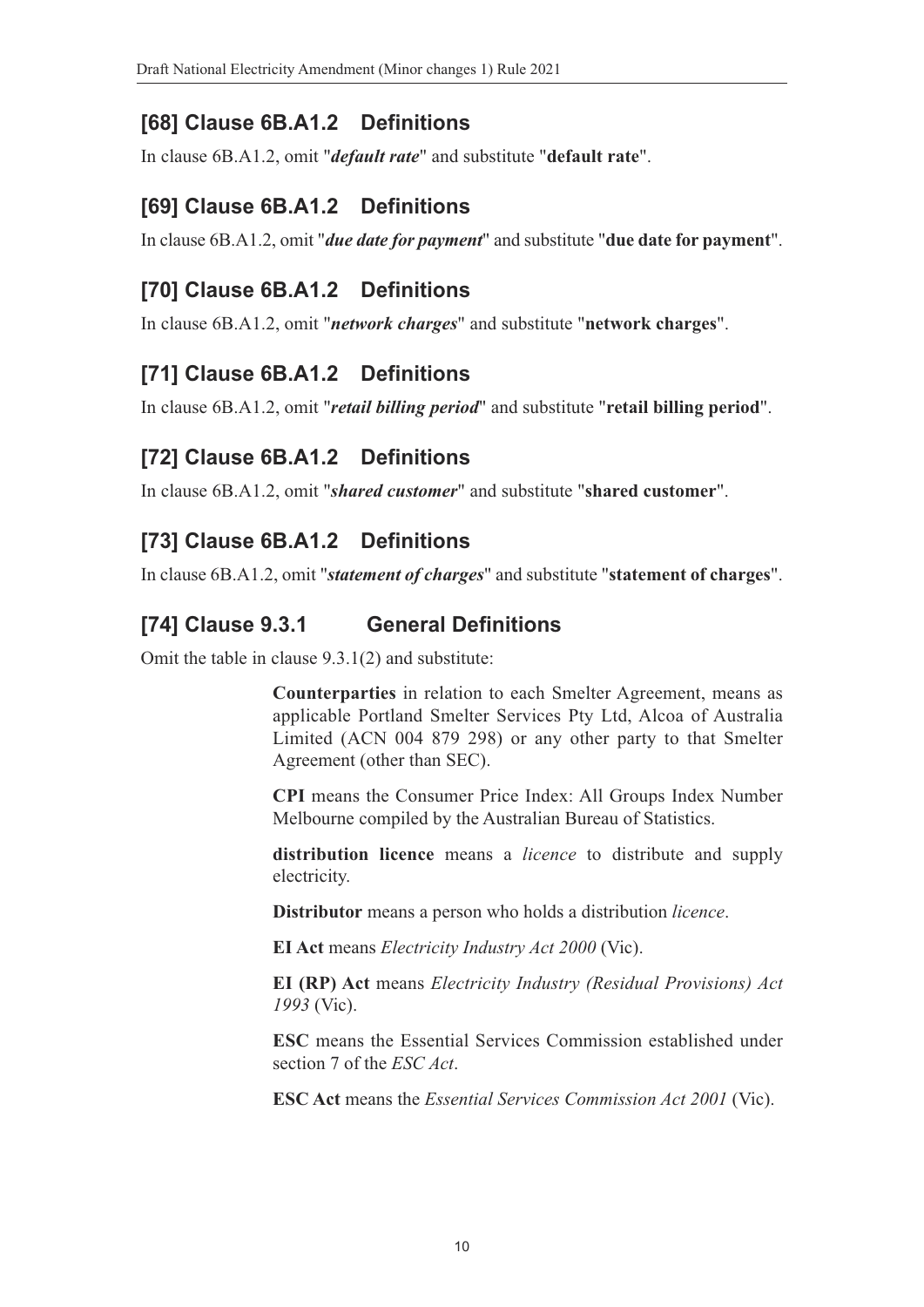**licence** means a *licence* within the meaning of the *EI Act* or deemed to be issued under the *EI Act* by operation of clause 5 of Schedule 4 to the *EI (RP) Act*.

**Quarter** means the respective 3 monthly periods adopted by the Australian Bureau of Statistics for the compilation and issue of the CPI.

**SEC** means State Electricity Commission of Victoria established under the *State Electricity Commission Act 1958* (Vic).

**Smelter Agreements** means each of the agreements, contracts and deeds referred to in Part A of schedule 3 to the *EI (RP) Act* in their form as at 1 July 1996 (other than the Portland and Point Henry Flexible Tariff Deeds between SEC and the State Trust Corporation of Victoria) in each case until that agreement, contract or deed expires or is terminated.

**Smelter Trader** means SEC in its capacity as Smelter Trader.

**System Code** means the code of that name sealed by the Office of the Regulator-General under the *Office of the Regulator-General Act 1994* (Vic) on 3 October 1994 and saved and continued in operation by section 67 of the *ESC Act*.

**VENCorp** means Victorian Energy Networks Corporation established under Division 2A of Part 2 of the *Gas Industry Act 1994* (Vic) and continued under Part 8 of the *Gas Industry Act 2001* (Vic).

**Victorian Distribution Network** means in relation to a person that holds a distribution *licence*, the *distribution systems* in Victoria to which that *licence* relates and includes any part of those systems.

**Victorian Minister** means the Minister who, for the time being, administers the *National Electricity (Victoria) Act 1997* (Vic).

**Victorian Transmission Network** means the *declared shared network* of Victoria.

**Wholesale Metering Code** means the code of that name sealed by the Office of the Regulator-General under the *Office of the Regulator-General Act 1994* (Vic) on 3 October 1994, as in force immediately before *market commencement*.

### **[75] Rule 9.29A Monitoring and reporting**

In rule 9.29A(e), in the definition of "**relevant protocol on the use of emergency powers**", omit the second reference to "National Electricity Market" and substitute "*NEM*".